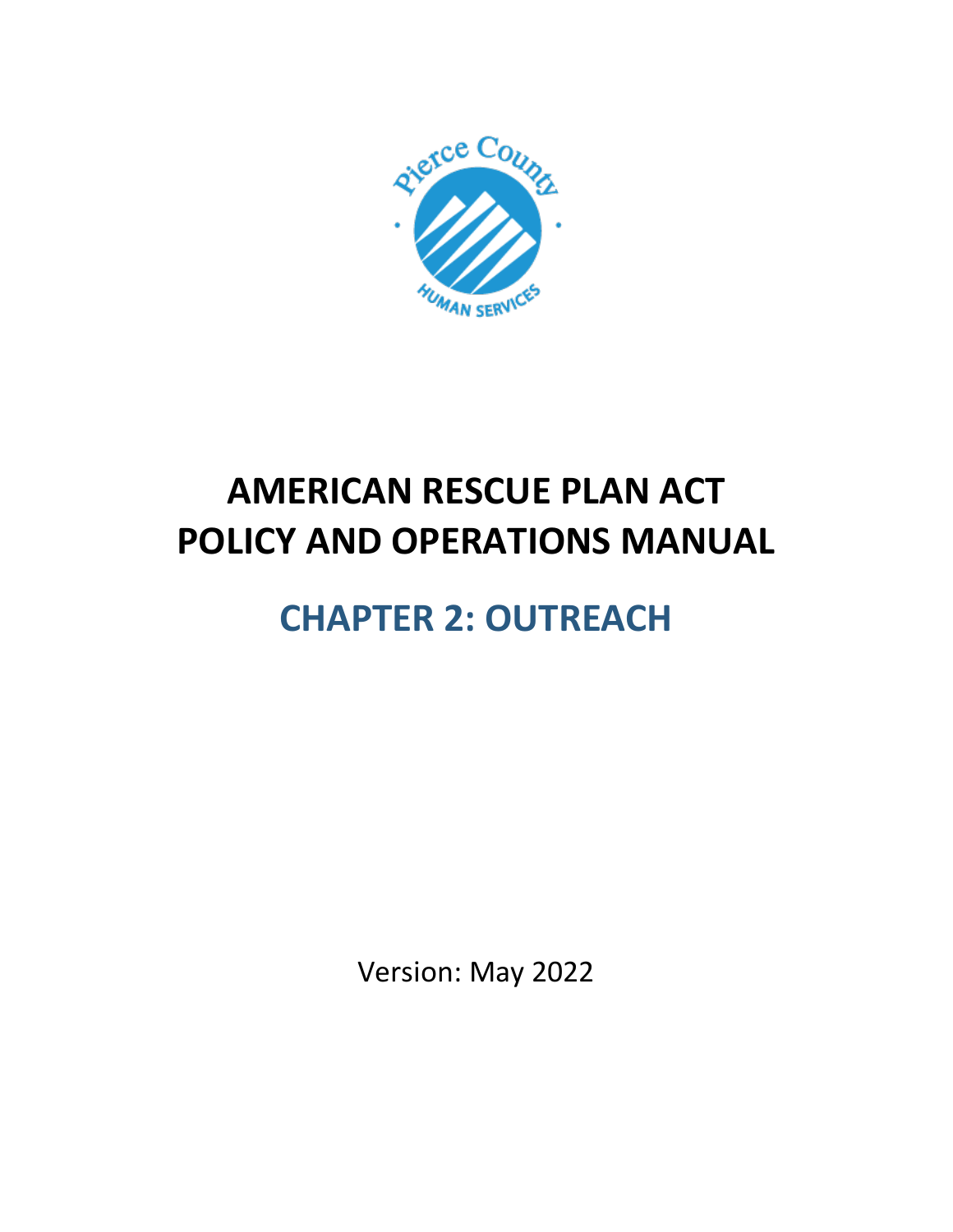# **Table of Contents**

| 2.1 |         |         |                                                                     |
|-----|---------|---------|---------------------------------------------------------------------|
|     | 2.1.1   |         |                                                                     |
|     | 2.1.2   |         |                                                                     |
|     | 2.1.1.1 |         |                                                                     |
|     | 2.1.3   |         |                                                                     |
| 2.2 |         |         |                                                                     |
|     | 2.2.1   |         |                                                                     |
|     | 2.2.1.1 |         |                                                                     |
|     |         |         |                                                                     |
|     | 2.2.2   |         | ELIGIBILITY RE-CERTIFICATION: REQUIREMENTS FOR ENROLLED HOUSEHOLDS3 |
|     | 2.2.3   |         |                                                                     |
| 2.3 |         |         |                                                                     |
|     | 2.3.1   |         |                                                                     |
|     | 2.3.2   |         |                                                                     |
|     | 2.3.2.1 |         |                                                                     |
|     |         | 2.3.2.2 |                                                                     |
|     | 2.3.3   |         |                                                                     |
|     |         | 2.3.3.1 |                                                                     |
| 2.4 |         |         |                                                                     |
|     | 2.4.1   |         |                                                                     |
|     |         |         |                                                                     |
|     | 2.4.1.2 |         |                                                                     |
|     | 2.4.1.3 |         |                                                                     |
|     | 2.4.2   |         |                                                                     |
| 2.5 |         |         |                                                                     |
|     | 2.5.1   |         |                                                                     |
|     | 2.5.2   |         |                                                                     |
|     | 2.5.3   |         |                                                                     |
|     | 2.5.4   |         |                                                                     |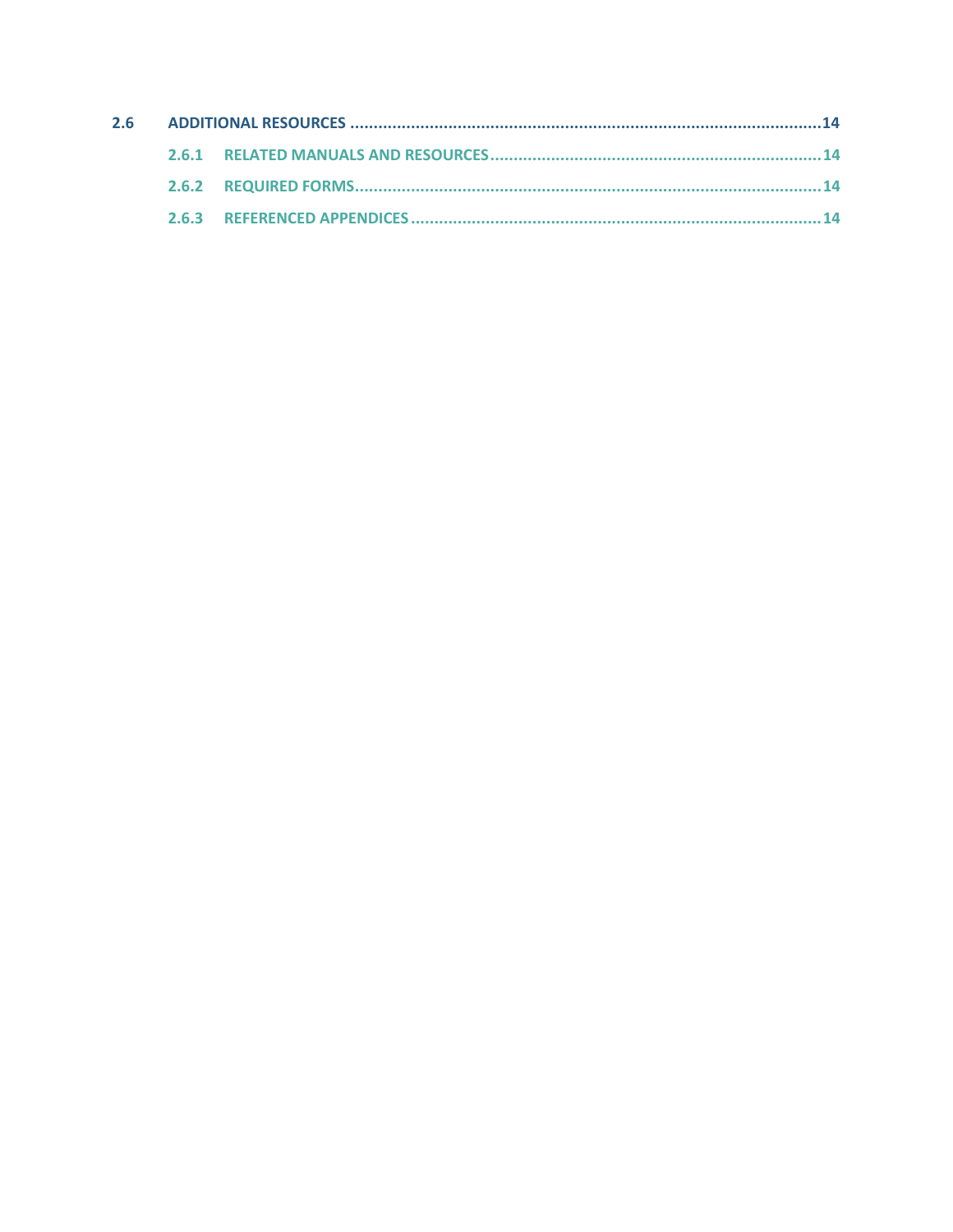# **CHAPTER 2: OUTREACH**

# <span id="page-3-1"></span><span id="page-3-0"></span>**2.1 OVERVIEW OF OUTREACH**

## <span id="page-3-2"></span>**2.1.1 DEFINITION**

Outreach services are designed to meet the immediate needs of people experiencing unsheltered homelessness by connecting them with Emergency Shelter, housing, and/or critical health services. Some Outreach programs also address the immediate needs of individuals who are unsheltered through the provision of items such as food, clean clothing, hygiene kits, and resource lists. Though Outreach efforts may vary in intensity and resources, they should incorporate the United States Interagency Council on Homelessnes[s Core Elements of Effective Street Outreach](https://www.usich.gov/resources/uploads/asset_library/Core-Components-of-Outreach-2019.pdf)<sup>1</sup>. In Pierce County, Outreach services have a specific focus on providing Coordinated Entry (CE) services to unsheltered individuals.

## <span id="page-3-3"></span>**2.1.2 GOALS AND OBJECTIVES**

The goal of Outreach is to ensure that CE is available to those unsheltered households who do not actively seek Shelter or services yet have a high need for assistance from the Homeless Crisis Response System (HCRS). Outreach teams will seek out homeless households wherever they are staying (e.g., encampments), or accessing services. While Outreach services can also include efforts to understand service needs (e.g., behavioral health issues), the focus of the engagement should be problem solving to meet the household's most basic needs, including their housing needs, using a Housing First approach. Please see Section 4.6.3 for other examples of Outreach Best Practices and Policies.

For some households experiencing chronic homelessness<sup>2</sup>, multiple contacts over an extended period may be needed for engagement to be successful. Outreach teams are expected to continue to engage with these households with the goal of helping them to transition to permanent housing. Specialized Outreach teams may be deployed for chronically homeless single adults, Veterans, or youth and/or young adults.

## <span id="page-3-4"></span>**2.1.1.1 EXPECTATIONS FOR STREET OUTREACH**

- While Street Outreach can include efforts to understand service needs (e.g., behavioral health issues), the focus of the engagement should be problem-solving to meet the household's housing needs, using a housing first approach. For some chronically homeless households, multiple contacts over an extended period of time will likely be needed for engagement to be successful.
- Since many unsheltered and chronically homeless households will initially decline an offer of shelter or housing assistance, Street Outreach teams are expected to continue to engage with these households over an extended period, with the goal of eventually assisting the household to make the transition to permanent housing.
- When an unsheltered household is matched to an available program vacancy, the outreach team will be responsible for attempting to locate the household and assisting them to complete

<sup>1</sup> [https://www.usich.gov/resources/uploads/asset\\_library/Core-Components-of-Outreach-2019.pdf](https://www.usich.gov/resources/uploads/asset_library/Core-Components-of-Outreach-2019.pdf)

 $2$  See Section 6.2.1.1 for a full definition of chronic homelessness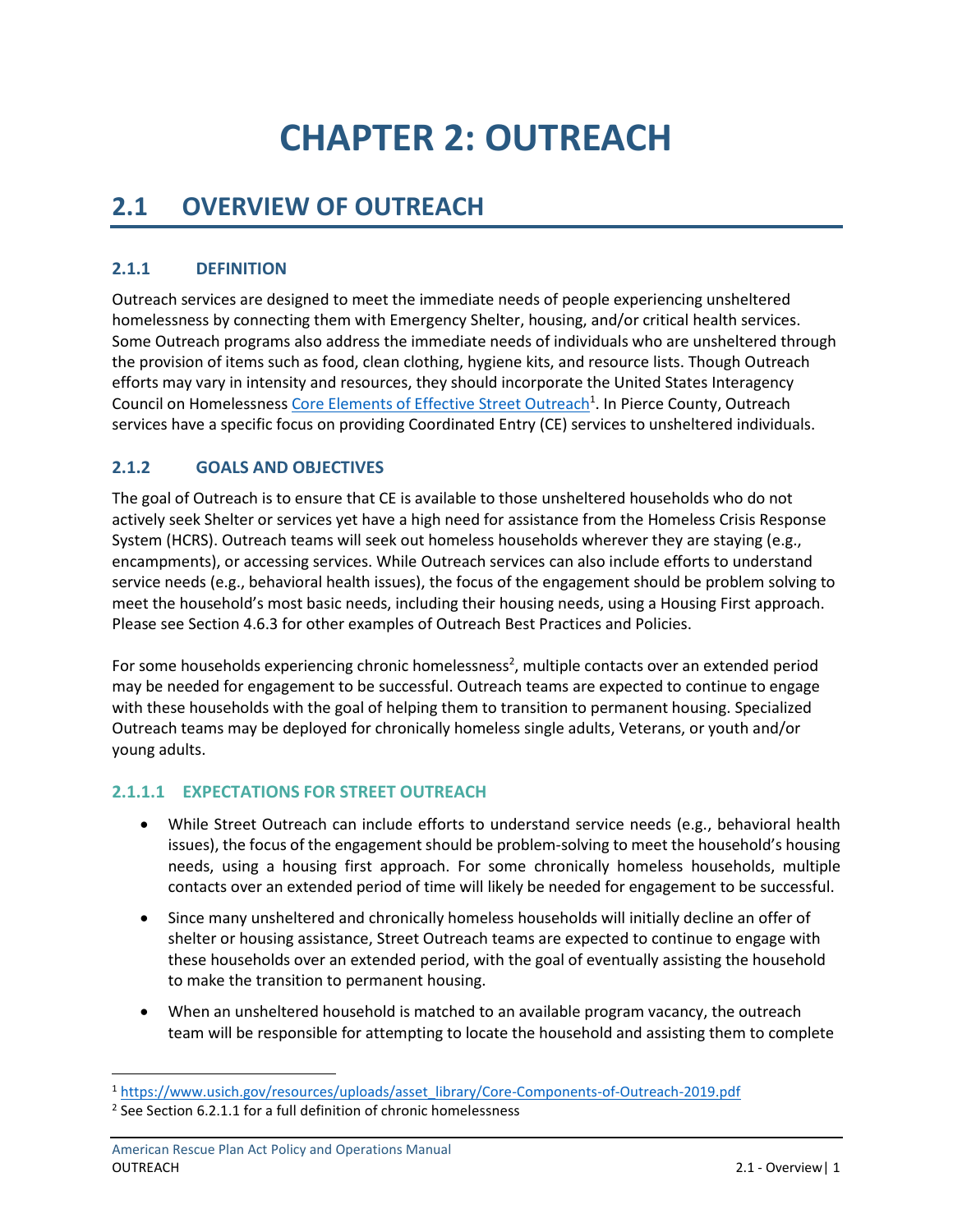the steps needed to enroll in the housing project, such as collection of eligibility documentation, if the household chooses to do so.

• Coordinate with and support the Pierce County Dept of Emergency Management to deliver necessary outreach services during emergencies, including seasonal weather response, as appropriate.

### <span id="page-4-0"></span>**2.1.3 PARTICIPATION IN COORDINATED ENTRY**

Outreach programs either provide or connect participants to CE services.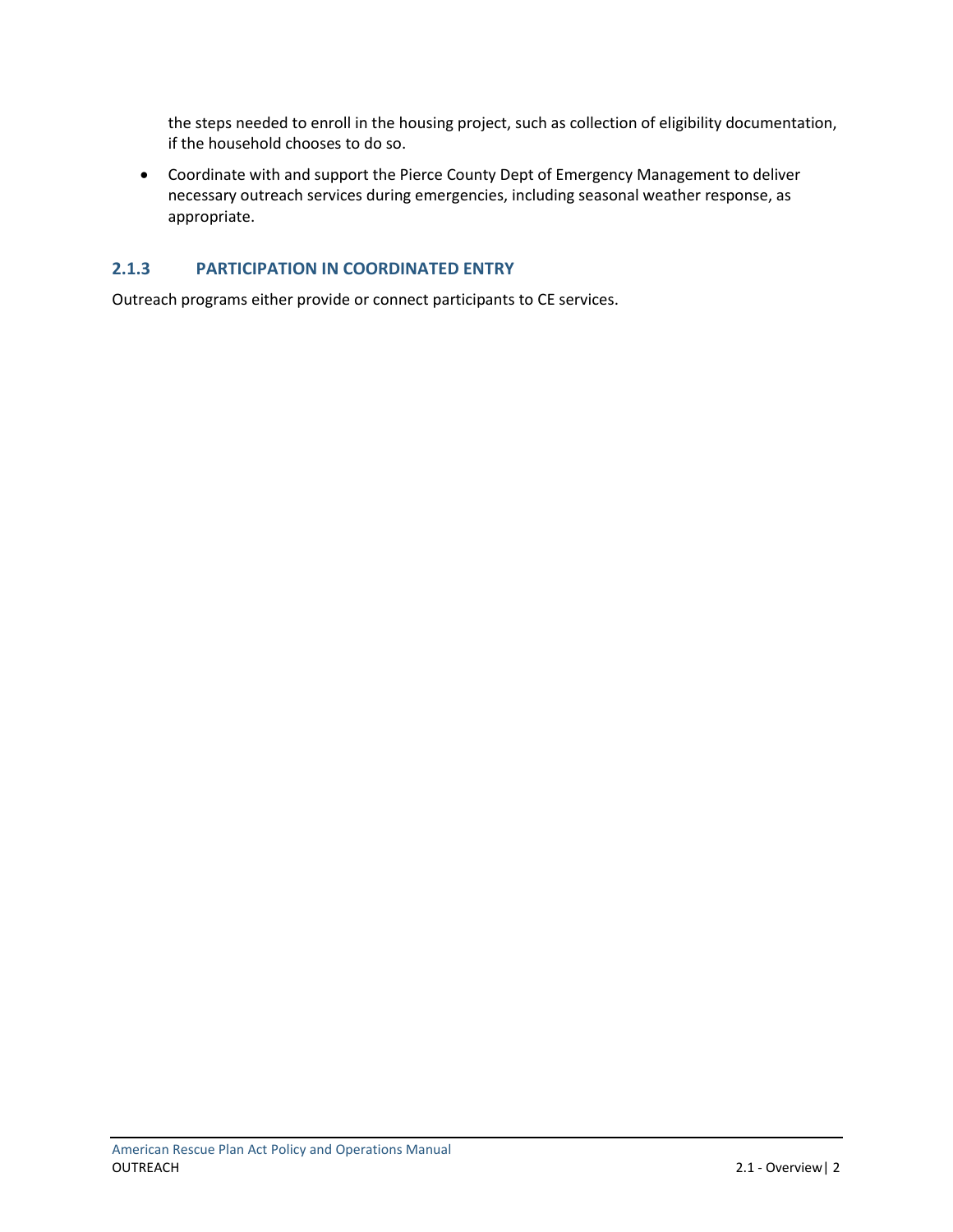# <span id="page-5-0"></span>**2.2 ELIGIBILITY AND TYPICAL SERVICE FLOW**

### <span id="page-5-1"></span>**2.2.1 ELIGIBILITY REQUIREMENTS: FOR PROGRAM ENTRY**

### <span id="page-5-2"></span>**2.2.1.1 STANDARD ELIGIBILITY**

Outreach services are targeted to assist people experiencing unsheltered homelessness who are otherwise not connected to Shelter, housing, or other critical services. Households must meet the following conditions:

• Households must be experiencing homelessness, in accordance with Category 1 or Category 4 of the U.S. Department of Housing and Urban Development (HUD)'s Homelessness Definition as defined by HUD under 24 CFR Part 578<sup>3</sup>.

### <span id="page-5-3"></span>**2.2.1.2 ADDITIONAL ELIGIBILITY: REQUIREMENTS SPECIFIC TO ARPA**

| <b>Funding Source</b> | <b>Eligibility Guidelines</b>                                                                                                      |
|-----------------------|------------------------------------------------------------------------------------------------------------------------------------|
| <b>ARPA</b>           | In addition to the Standard Eligibility Requirements above, the<br>following requirements apply for ARPA-funded Outreach programs: |
|                       | Households eligible for ARPA resources must have income at<br>or below 50% Area Median Income.                                     |

### <span id="page-5-4"></span>**2.2.2 ELIGIBILITY RE-CERTIFICATION: REQUIREMENTS FOR ENROLLED HOUSEHOLDS**

There are no eligibility re-certification requirements for Outreach programs.

### <span id="page-5-5"></span>**2.2.3 TYPICAL SERVICE FLOW**

| <b>Process Step</b>                     | <b>Process Detail</b>                                                                                                                                                                                                                                                                                                                                                                                                                                                                                                                                                                                                                             |
|-----------------------------------------|---------------------------------------------------------------------------------------------------------------------------------------------------------------------------------------------------------------------------------------------------------------------------------------------------------------------------------------------------------------------------------------------------------------------------------------------------------------------------------------------------------------------------------------------------------------------------------------------------------------------------------------------------|
| <b>Outreach and Engagement</b>          | 1. Outreach teams engage households who are unsheltered and<br>staying outdoors, in cars, vehicles, RVs, abandoned buildings, or<br>other places not intended for human habitation. Participants are<br>engaged for the purpose of providing immediate support,<br>intervention, and connections with homelessness assistance<br>programs and/or mainstream services. These engagements are<br>initiated by Outreach teams directly and/or via referrals from CE.<br>a. Referrals from CE: When a household who is unsheltered<br>is matched to an available vacancy, the Outreach team is<br>responsible for attempting to locate the household. |
| Data Collection / Program<br>Enrollment | 1. Outreach teams collect HMIS data and complete program<br>enrollments for individuals or households to whom they are<br>providing services. This information may be collected in one                                                                                                                                                                                                                                                                                                                                                                                                                                                            |

<sup>&</sup>lt;sup>3</sup> See Appendix A-2 for details.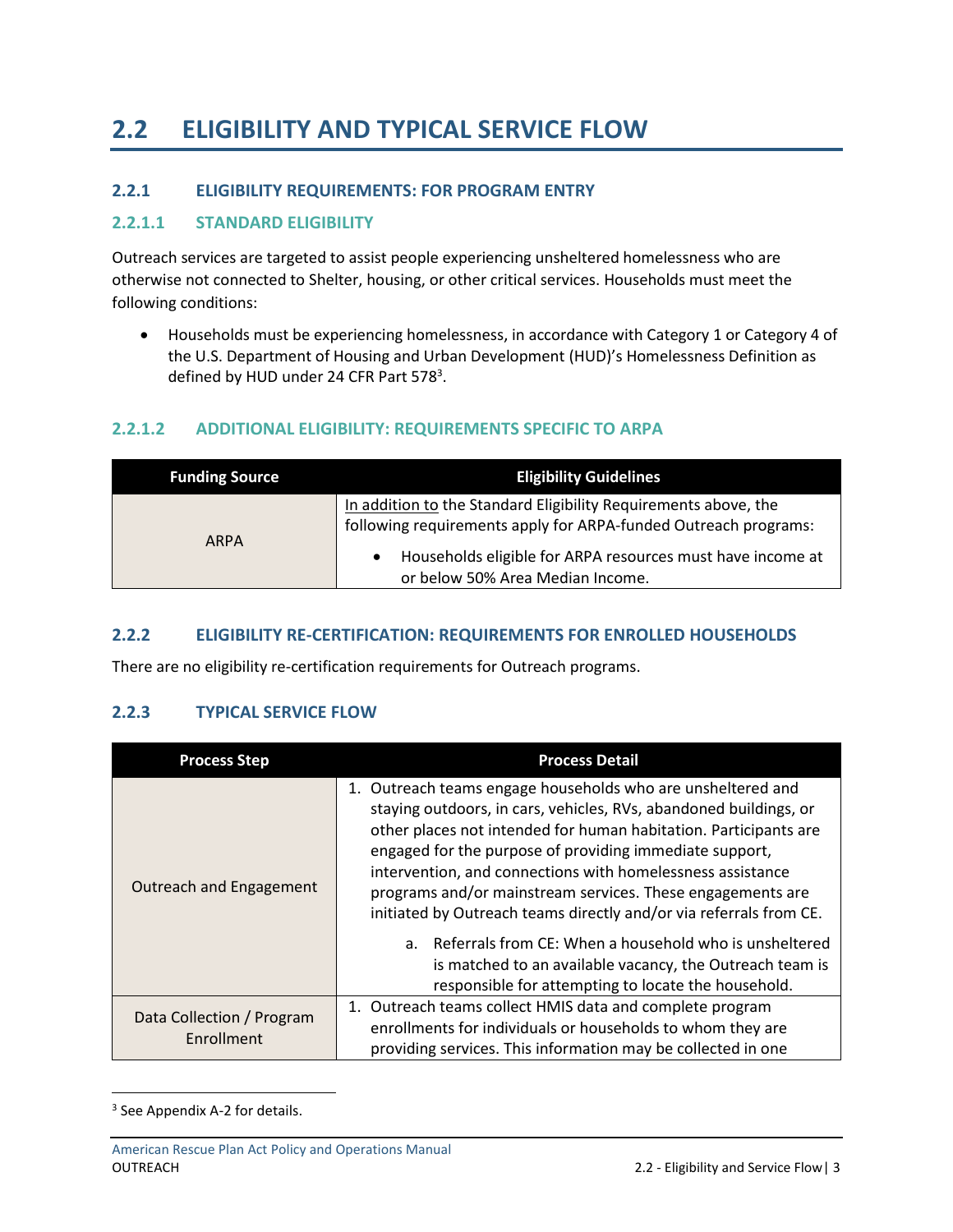|                                                    | encounter or over multiple engagements. Every engagement<br>contact throughout the program enrollment should be entered in<br>HMIS.                                                                                                                                                                                                                              |
|----------------------------------------------------|------------------------------------------------------------------------------------------------------------------------------------------------------------------------------------------------------------------------------------------------------------------------------------------------------------------------------------------------------------------|
|                                                    | 2. As one of the sources of homelessness status verification is<br>documentation of unsheltered homelessness by an Outreach<br>provider, Outreach staff members are also responsible for<br>confirming the sleeping location of households experiencing<br>unsheltered homelessness. Additional information may be found<br>in Section 2.3.2: Service Standards. |
|                                                    | 1. For households not already connected to CE, Outreach teams will<br>provide CE services including:                                                                                                                                                                                                                                                             |
|                                                    | Diversion (See Homeless Housing Program Policy and<br>а.<br><b>Operations Manual Chapter 3: Coordinated Entry,</b><br>Section 3.3.5 Diversion Conversation.)                                                                                                                                                                                                     |
| <b>CE Connections</b>                              | b. Assessment (See Homeless Housing Program Policy and<br><b>Operations Manual Chapter 3: Coordinated Entry,</b><br>Section 3.3.6 Prioritization and Eligibility.)                                                                                                                                                                                               |
|                                                    | 2. For households connected to CE who are matched to an available<br>resource, Outreach teams will assist households in completing<br>the steps needed to enroll in the housing program, such as<br>collection of eligibility documentation.                                                                                                                     |
|                                                    | Program staff will assess household housing and service needs<br>1.<br>and assist households in connecting with resources to address<br>their immediate or crisis needs, including but not limited to:                                                                                                                                                           |
|                                                    | Food pantries, Basic Food (Supplemental Nutrition<br>а.<br>Assistance Program) enrollment                                                                                                                                                                                                                                                                        |
| Case Management and<br><b>Resource Connections</b> | b. General Assistance, Temporary Assistance for Needy<br>Families (TANF), Apple Health                                                                                                                                                                                                                                                                           |
|                                                    | Connections to community-based services such as<br>c.<br>childcare, employment, health, mental health, etc.                                                                                                                                                                                                                                                      |
|                                                    | Transportation assistance<br>d.                                                                                                                                                                                                                                                                                                                                  |
|                                                    | Program staff will monitor and evaluate participant progress and<br>2.<br>provide information, referrals, and service coordination.                                                                                                                                                                                                                              |
| Program Exit                                       | Upon exit from the Outreach program, staff will close out all<br>1.<br>agency paperwork according to agency procedures and exit the<br>household from the Outreach program in HMIS.                                                                                                                                                                              |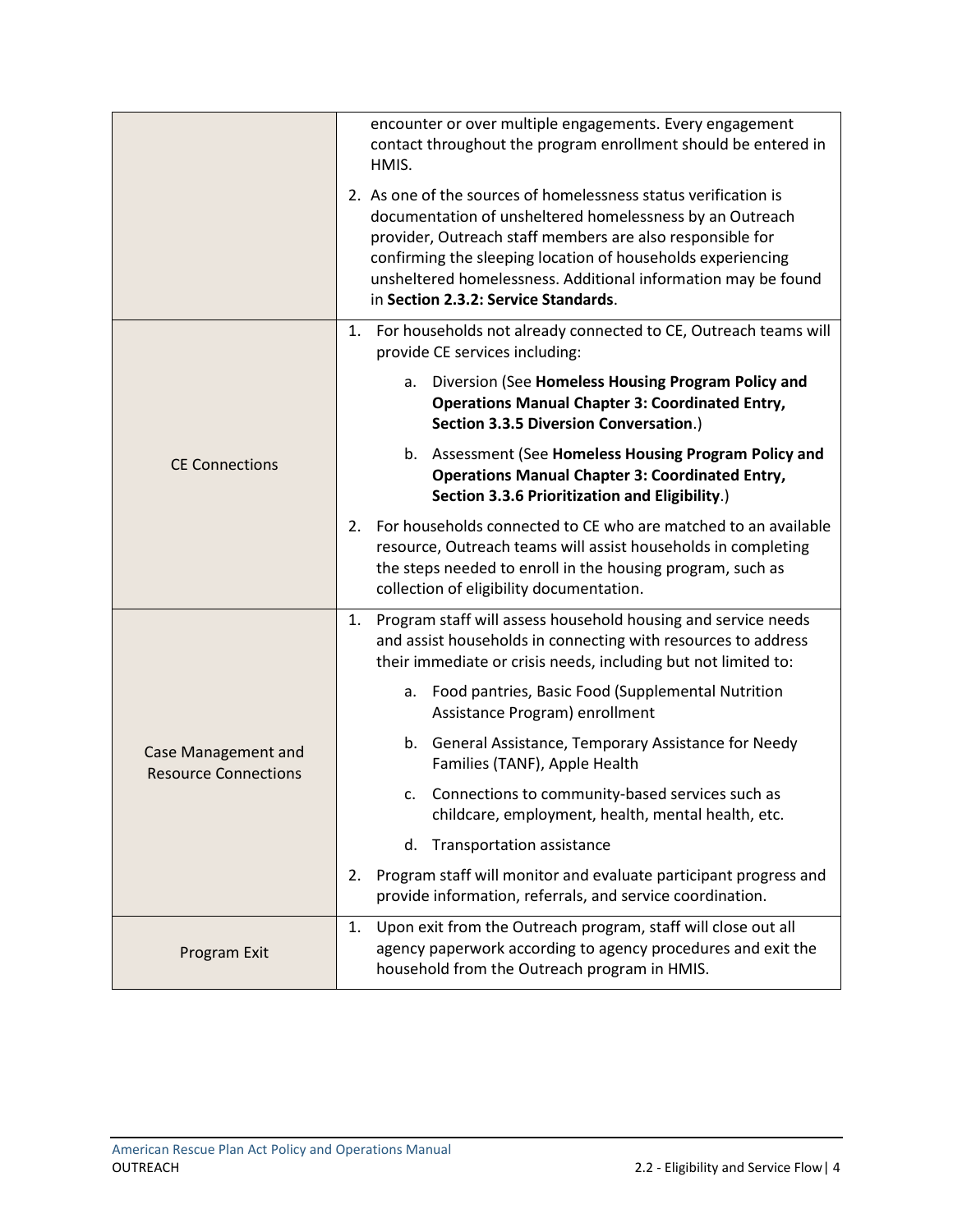# <span id="page-7-0"></span>**2.3 POLICIES AND STANDARDS**

# <span id="page-7-1"></span>**2.3.1 LOCAL, STATE, AND FEDERAL REGULATIONS**

Outreach programs are governed by an array of state, local, and federal regulations. Service providers should reference applicable regulations included in **Chapter 1.3: Universal Policies and Standards**. This is not an exhaustive list; it is the responsibility of each individual grantee to ensure they are in compliance with all applicable local, state, and federal regulations. In instances where regulations overlap, service providers must comply with the more stringent of the applicable regulations.

## <span id="page-7-2"></span>**2.3.2 SERVICE STANDARDS**

### <span id="page-7-3"></span>**2.3.2.1 HOMELESSNESS VERIFICATION**

Outreach teams support the HCRS in meeting documentation requirements of homelessness status eligibility by [confirming and documenting the housing status of households experiencing Category 1 or](https://www.hudexchange.info/faqs/2758/how-can-encounters-with-the-individual-or-head-of-household-by-the-outreach/)  [Literal Homelessness](https://www.hudexchange.info/faqs/2758/how-can-encounters-with-the-individual-or-head-of-household-by-the-outreach/)<sup>4</sup>. As persons who are experiencing homelessness may move frequently, Outreach providers may be requested to confirm housing status for anyone for whom sleeping in an unsheltered location or other location included within HUD's Category 1 homelessness definition is a frequent or sustained activity, even if this is interrupted by periods of sleeping in non-street homeless locations (such as a family or friend's apartment or a hotel).

To the extent feasible, Outreach providers are expected to confirm street homelessness by witnessing the household actually sleeping outdoors. If this is not possible, Outreach providers are expected to meet households at the location where they are reporting sleeping overnight.

### <span id="page-7-4"></span>**2.3.2.2 COORDINATED ENTRY ACTIVITIES**

Outreach teams should be trained to perform the following Coordinated Entry (CE) activities:

- Screening
- Diversion Conversation (if household identifies a solution through Diversion, the Outreach team may implement the solution or may provide a warm handoff to a CE provider to implement the solution)
- Prioritization Interview
- Collect initial documents needed to enter household in CE
- Work with households who are high on the priority list to complete documentation needed for admission to a housing program
- Document chronic homelessness, as needed

Outreach programs that perform these activities are expected to follow the services standards for Diversion and Assessment (See **Homeless Housing Program Policy and Operations Manual Chapter 3: Coordinated Entry**).

<sup>4</sup> [https://www.hudexchange.info/faqs/2758/how-can-encounters-with-the-individual-or-head-of-household-by](https://www.hudexchange.info/faqs/2758/how-can-encounters-with-the-individual-or-head-of-household-by-the-outreach/)[the-outreach/](https://www.hudexchange.info/faqs/2758/how-can-encounters-with-the-individual-or-head-of-household-by-the-outreach/)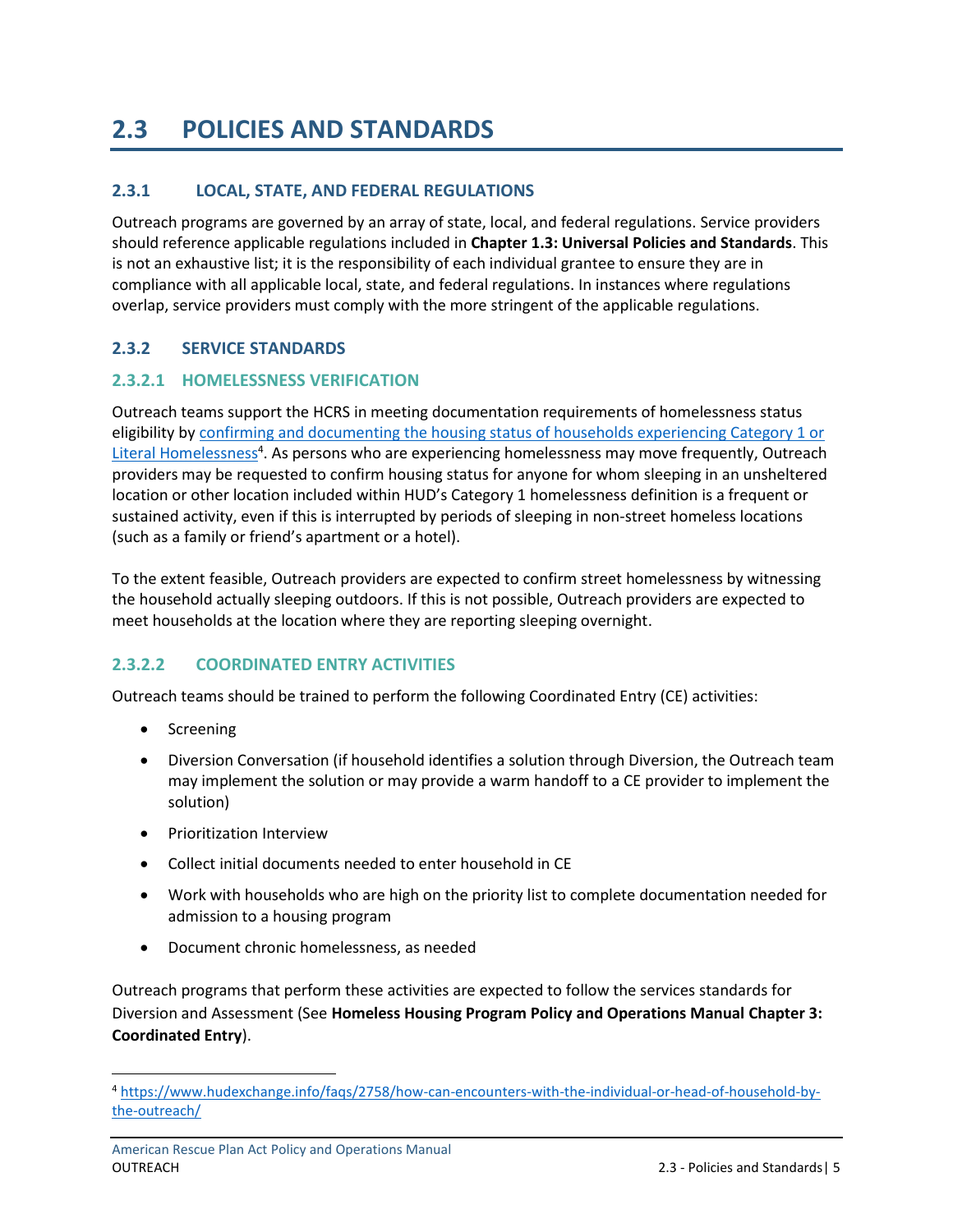# <span id="page-8-0"></span>**2.3.3 PROGRAM EXIT**

Households should be exited from the program when: 1) they are no longer eligible for or in need of services, or 2) violation of a Program Agreement is discovered. In all cases of exiting the program (voluntarily or involuntarily), staff must provide written communication to the both the household (and if applicable) the landlord, as well as inform any other partner staff with whom the household is currently working. Providers must have a Termination of Assistance procedure that adheres to the policy below.

# <span id="page-8-1"></span>**2.3.3.1 TERMINATION OF ASSISTANCE**

Outreach service providers must have a written program termination policy that describes the reasons a household may be terminated from participation, the notification process, and assurance the household will be made aware of the grievance process.

If a participant violates program requirements, the grantee may terminate assistance in accordance with the formal process established through the policy. Service providers must exercise judgment and examine all extenuating circumstances in determining when violations warrant termination so that a participant's assistance is terminated only in the most severe cases.

Program termination does not bar Outreach programs from providing further assistance at a later date to the same household.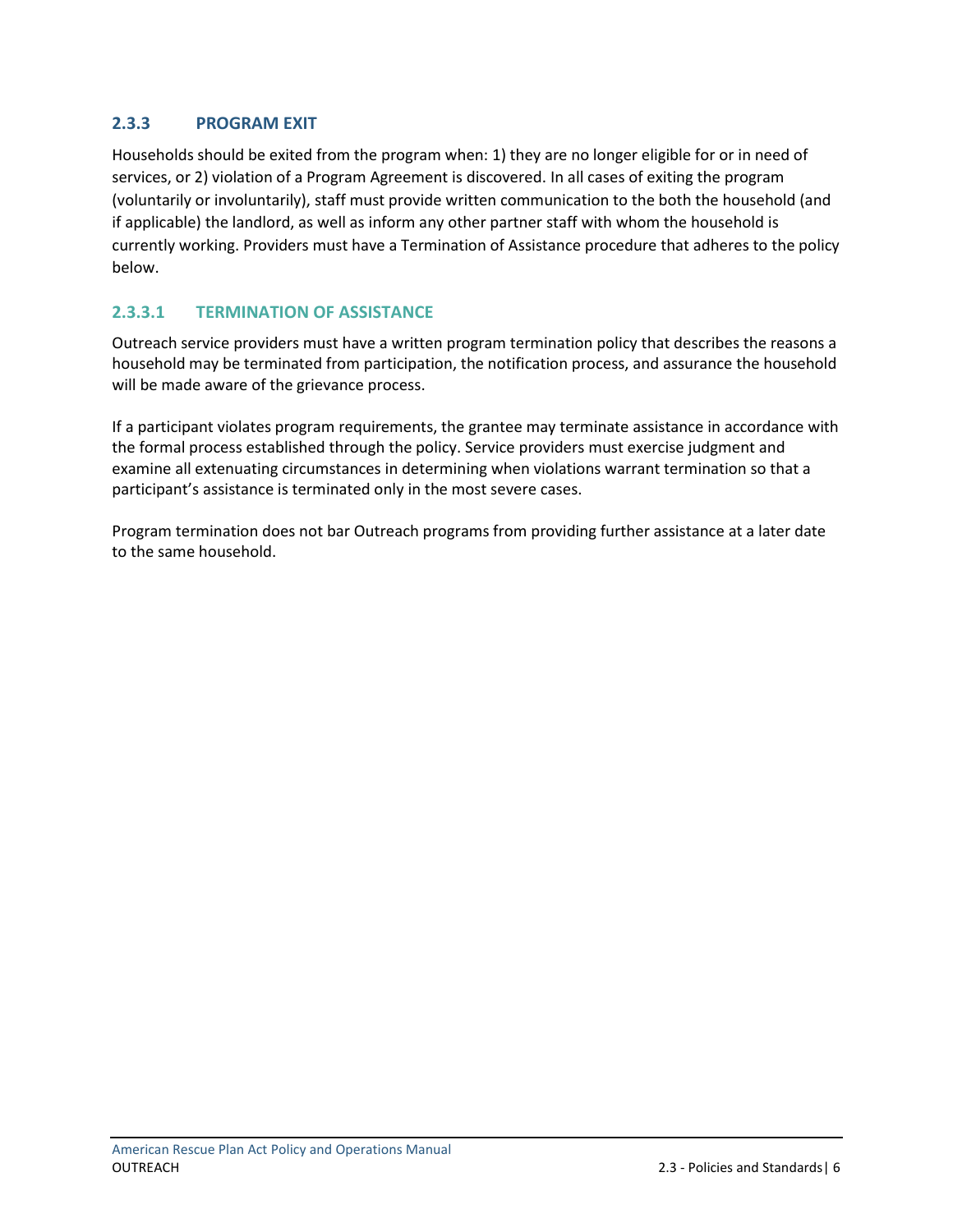# <span id="page-9-0"></span>**2.4 PERFORMANCE MEASUREMENT**

## <span id="page-9-1"></span>**2.4.1 DATA COLLECTION AND DOCUMENTATION REQUIREMENTS**

### <span id="page-9-2"></span>**2.4.1.1 STANDARD HMIS DOCUMENTATION REQUIREMENTS**

#### **HMIS Entry and Exit Data Collection Requirements**

- HMIS Participant Profile / Basic Information
- HMIS Program Entry
- HMIS Program Exit

### <span id="page-9-3"></span>**2.4.1.2 ADDITIONAL DOCUMENTATION REQUIREMENTS**

Outreach programs that are part of CE and conducting CE activities should strive to collect documentation from those seeking assistance. Documentation to collect includes:

- Homelessness status verification
- Income verification (i.e., paystubs, Supplemental Security Income (SSI) Social Security Disability Insurance (SSDI), etc.)
- Personal identification
- Disability verification, if applicable and available

Staff conducting Outreach who are not a CE agency are not required to obtain identifying or supporting documentation from people with whom they are engaging. However, completion of homelessness status verification, income verification, personal identification, and other documents will facilitate more efficient housing resource connections.

#### Service and Assistance Records

- Documentation of services and assistance provided to that participant. Where applicable, compliance with the termination of assistance requirement.
- Documentation of the types of supportive services provided under the service provider's program and the amounts spent on those services. The service provider or subservice provider must keep record that these records were reviewed at least annually and that the service package offered to participants was adjusted as necessary.
- Programs should also consider keeping a log of households that were not eligible. Such documentation would show a monitor/auditor that the time spent by personnel is reasonable, particularly in periods of very low number of eligible households being served but with a high level of salaries. This practice is recommended for any activities that might result in a low amount of assistance delivered, as it would demonstrate the program is incurring legitimate costs for the program.

## <span id="page-9-4"></span>**2.4.1.3 DOCUMENTATION COLLECTION**

Programs should begin working with participants to collect documentation at enrollment. If documentation has not been collected within 45 days, programs are not required to terminate participants from the program, but they may elect to do so. If documentation is not required until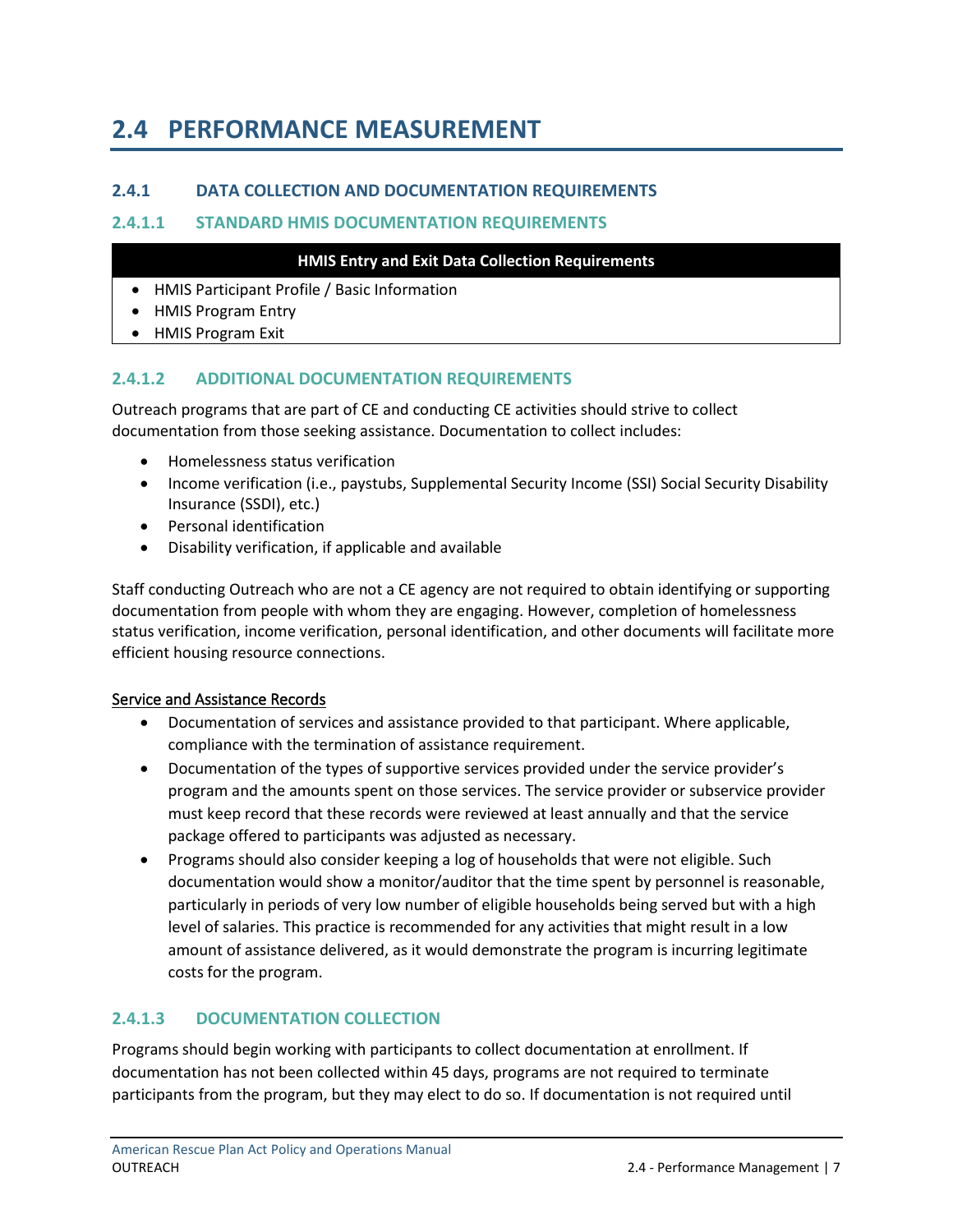sometime after enrollment, then programs may not terminate until 45 days after the documentation deadline. Programs must document their efforts to obtain eligibility documentation during this period and should only terminate participants as a last resort. Any information collected during this period should be updated in HMIS and any documentation collected should be scanned and uploaded into HMIS, so the participant record is as accurate as possible, and a more appropriate referral can be made.

In general, Third-Party source documentation should always be sought first. If it cannot be obtained, Third-Party Written or Oral Verification should be sought (with a preference for written documentation). If neither can be obtained, then efforts to collect all types of Third-Party documentation should be recorded and Self-Certification shall be obtained from the participant and kept in the Participant File. See Appendix C-4 and C-5 for sample forms.

# <span id="page-10-0"></span>**2.4.2 METRICS**

The following measures are typically used to evaluate the performance of HCRS programs. Measures may be added or amended based on specific funding source requirements, CoC priorities, or evaluation strategies.

|                         | <b>Metric</b>                                                               |
|-------------------------|-----------------------------------------------------------------------------|
| Category                | <b>All Funding Sources</b>                                                  |
|                         | Number of people served                                                     |
| <b>Outreach Program</b> | Number of Street Outreach contacts per FTE, per month (duplicated)          |
| Outcomes                | Exits to positive outcomes from Street Outreach                             |
|                         | No less than 50% of households shall be connected to Coordinated Entry      |
| Data Collection and     | Percentage of HMIS data that is complete and accurate                       |
| Reporting               | Percentage of HMIS data that is entered within 5 business days from initial |
|                         | collection                                                                  |
| Contract                | Percentage expenditure of funds                                             |
| Management              | Percentage of Contract Payment Requests submitted accurately and on time    |

Where practicable, the Program Outcomes above will also be evaluated to assess for the presence of any discrepancies or disparities across demographic categories (gender, race, ethnicity, and age tier).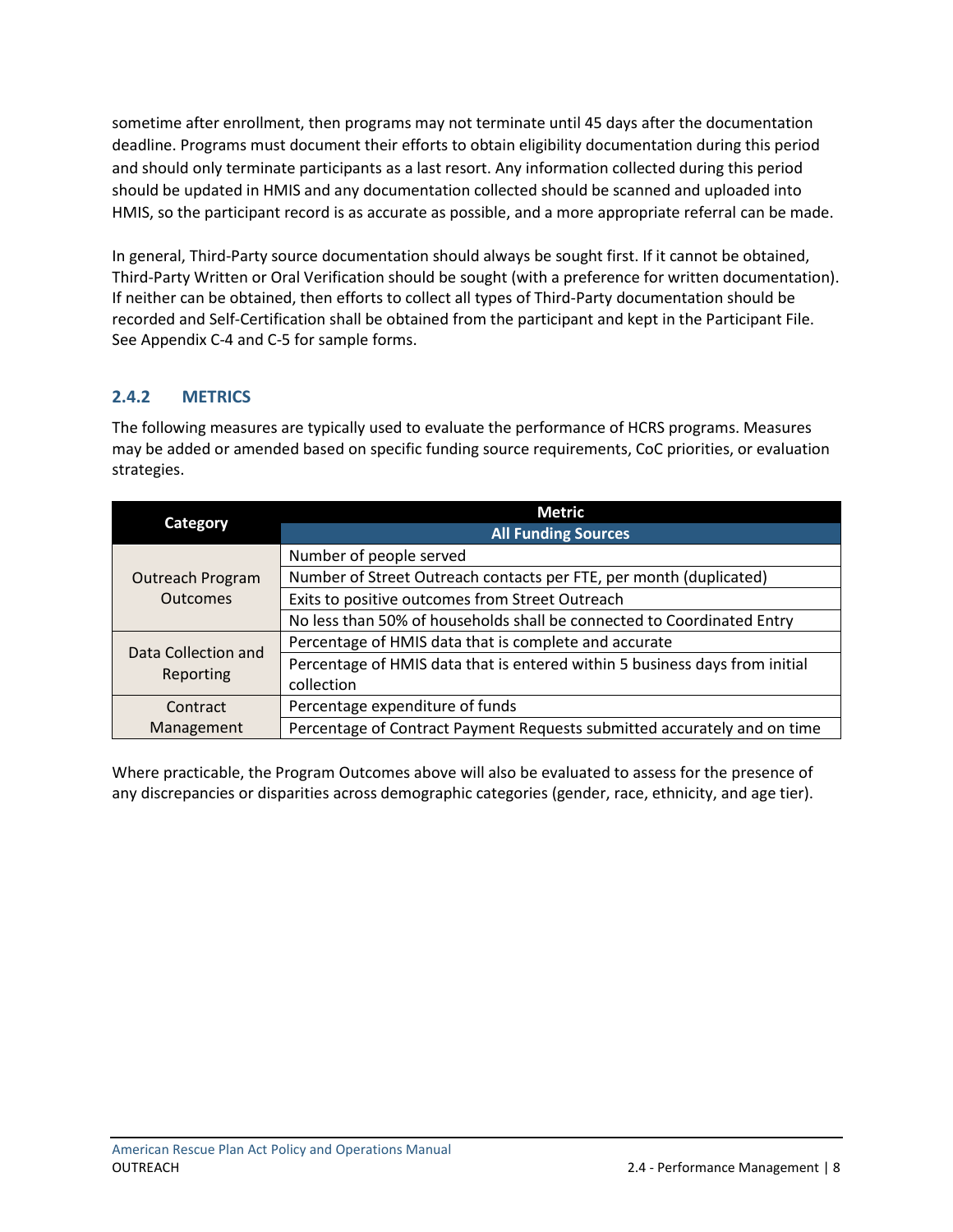# <span id="page-11-0"></span>**2.5 ELIGIBLE ACTIVITIES**

### <span id="page-11-1"></span>**2.5.1 ELIGIBLE ACTIVITIES OVERVIEW**

Funds may be used to provide engagement, case management, and immediate needs as necessary to help participants connect with Emergency Shelter, housing, and other critical health services. Eligible cost categories are included in the table below.

| <b>Outreach</b>                             |   |
|---------------------------------------------|---|
| <b>ELIGIBLE ACTIVITIES</b>                  |   |
| <b>Project Operations</b>                   |   |
| <b>Costs Associated with Payroll</b>        |   |
| <b>Engagement</b>                           | x |
| <b>Housing Search and Placement</b>         | x |
| <b>Housing Stability Case Management</b>    | х |
| <b>HMIS Data Collection and Entry</b>       | x |
| <b>Services to Special Populations</b>      |   |
| <b>Sub-Contracted Services</b>              | x |
| <b>Supportive Service Costs</b>             |   |
| <b>Child Care</b>                           | x |
| Credit Repair - budgeting/money management  | х |
| <b>Emergency Mental Health Services</b>     | x |
| <b>Emergency/Outpatient Health Services</b> | x |
| <b>Life Skills</b>                          | x |
| <b>Mediation</b>                            | x |
| <b>Substance Abuse Treatment Services</b>   | x |
| <b>Transportation</b>                       | x |
| <b>Other Program Costs</b>                  |   |
| <b>General Liability Insurance</b>          | x |
| <b>Office Internet</b>                      | х |
| <b>Office Space</b>                         | x |
| <b>Office Supplies</b>                      | x |
| <b>Office Utilities</b>                     | x |
| <b>Staff Training/Conference/Per Diem</b>   | x |
| <b>Telephone</b>                            | x |
| <b>Administrative Expenses</b>              |   |
| <b>Advertising</b>                          | х |
| <b>Communications</b>                       | x |
| <b>Facilities Maintenance &amp; Repairs</b> | х |
| <b>Insurance</b>                            | X |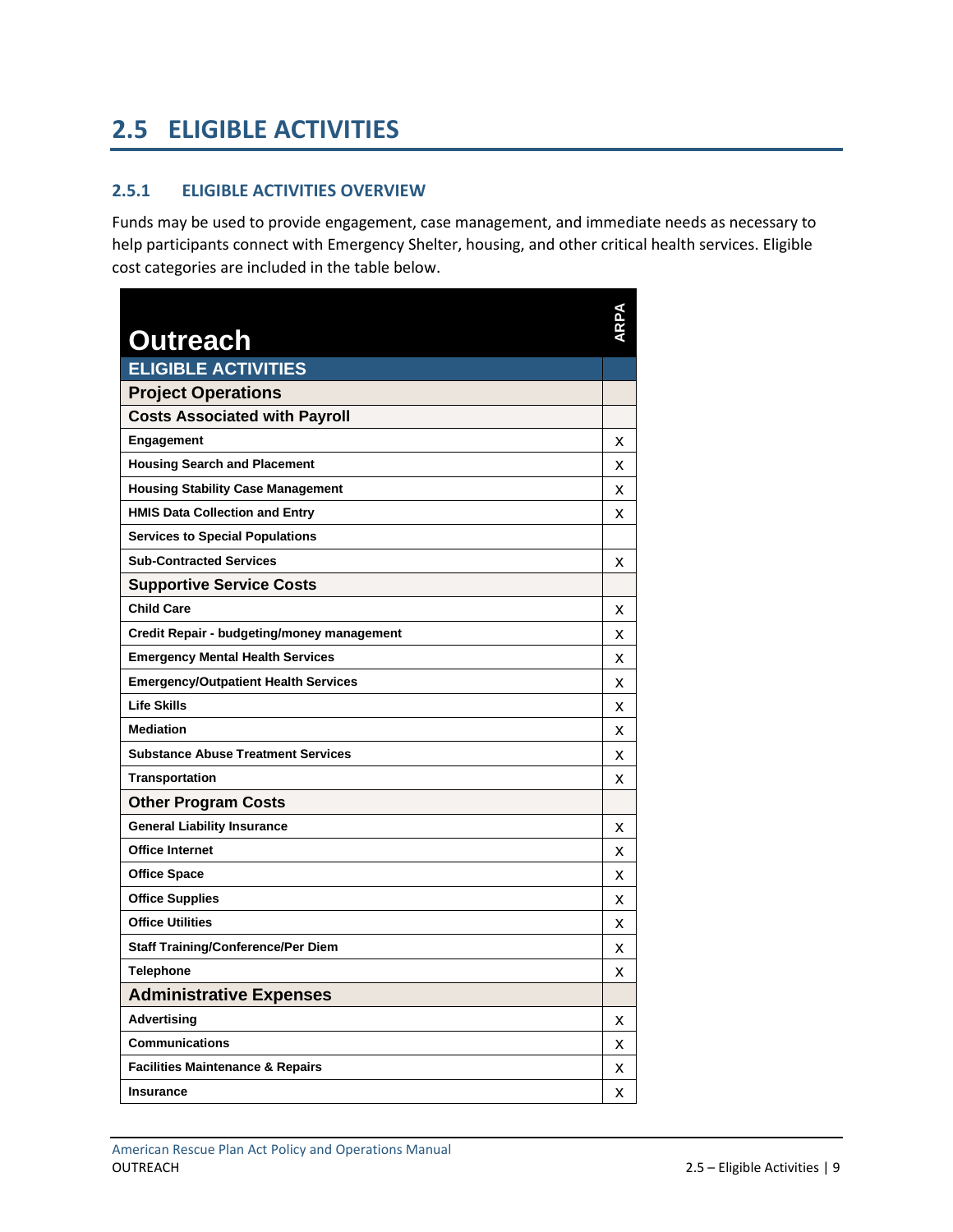| <b>Outreach</b>                          | <b>ARPA</b> |
|------------------------------------------|-------------|
| <b>Machinery &amp; Equipment</b>         | х           |
| <b>Office &amp; Operating Supplies</b>   | x           |
| <b>Personnel Salaries &amp; Benefits</b> | x           |
| <b>Professional Services</b>             | x           |
| <b>Public Utilities</b>                  | x           |
| <b>Small Tools &amp; Minor Equipment</b> | х           |

# <span id="page-12-0"></span>**2.5.2 DETAILED ELIGIBLE ACTIVITIES**

Eligible ARPA-funded Outreach activities are summarized in the table below. Other costs may be approved by the County on a case-by-case basis. Please contact PCHS Homeless Programs for further information.

| <b>ARPA-Funded Program Eligible Costs</b>                                                            |                                                                                                                                                                                                                                                                                                                                                                                  |  |  |
|------------------------------------------------------------------------------------------------------|----------------------------------------------------------------------------------------------------------------------------------------------------------------------------------------------------------------------------------------------------------------------------------------------------------------------------------------------------------------------------------|--|--|
|                                                                                                      | <b>Operations</b>                                                                                                                                                                                                                                                                                                                                                                |  |  |
|                                                                                                      | <b>Costs Associated with Payroll</b>                                                                                                                                                                                                                                                                                                                                             |  |  |
|                                                                                                      | Housing Search and Placement Services: services or activities designed to assist households in<br>locating, obtaining, and retaining suitable housing, tenant counseling, assisting households to<br>understand leases, inspections, securing utilities, making moving arrangements, and<br>representative payee services concerning rent and utilities.                         |  |  |
|                                                                                                      | Includes intake and assessment (time spent assessing a household), whether or not the<br>$\circ$<br>household is determined eligible                                                                                                                                                                                                                                             |  |  |
|                                                                                                      | Includes mediation and outreach to property owners/landlords related to locating or<br>$\circ$<br>retaining housing                                                                                                                                                                                                                                                              |  |  |
| $\bullet$                                                                                            | Housing Stability Services: This includes developing an individualized housing and service plan,<br>monitoring and evaluating household progress, identifying creative and immediate housing<br>solutions outside of the traditional homeless service system (Diversion), SSI/SSDI Outreach,<br>Access, and Recovery (SOAR), and assuring that households' rights are protected. |  |  |
| $\bullet$                                                                                            | HMIS Data Collection and Entry: staff and benefits for activity; must be directly attributable to<br>project                                                                                                                                                                                                                                                                     |  |  |
| $\bullet$                                                                                            | Sub-Contracted Services: includes temporary employees contracted through an agency or third-<br>party providers paid by the service provide to provide direct service.                                                                                                                                                                                                           |  |  |
| $\bullet$                                                                                            | Other costs: as approved in advance by the County                                                                                                                                                                                                                                                                                                                                |  |  |
| Supportive Service Costs - All activities below MUST be directly related to a household's ability to |                                                                                                                                                                                                                                                                                                                                                                                  |  |  |
|                                                                                                      | obtain or maintain permanent housing.                                                                                                                                                                                                                                                                                                                                            |  |  |
| $\bullet$                                                                                            | Child Care: The costs of establishing and operating childcare, and providing childcare vouchers,<br>for children from families experiencing homelessness, including providing meals and snacks, and<br>comprehensive and coordinated developmental activities, are eligible.                                                                                                     |  |  |
|                                                                                                      | The childcare center must be licensed by the jurisdiction in which it operates in order for its<br>$\circ$<br>costs to be eligible.                                                                                                                                                                                                                                              |  |  |
|                                                                                                      | Children must be under the age of 13, unless they are disabled children. Disabled children<br>$\circ$<br>must be under the age of 18.                                                                                                                                                                                                                                            |  |  |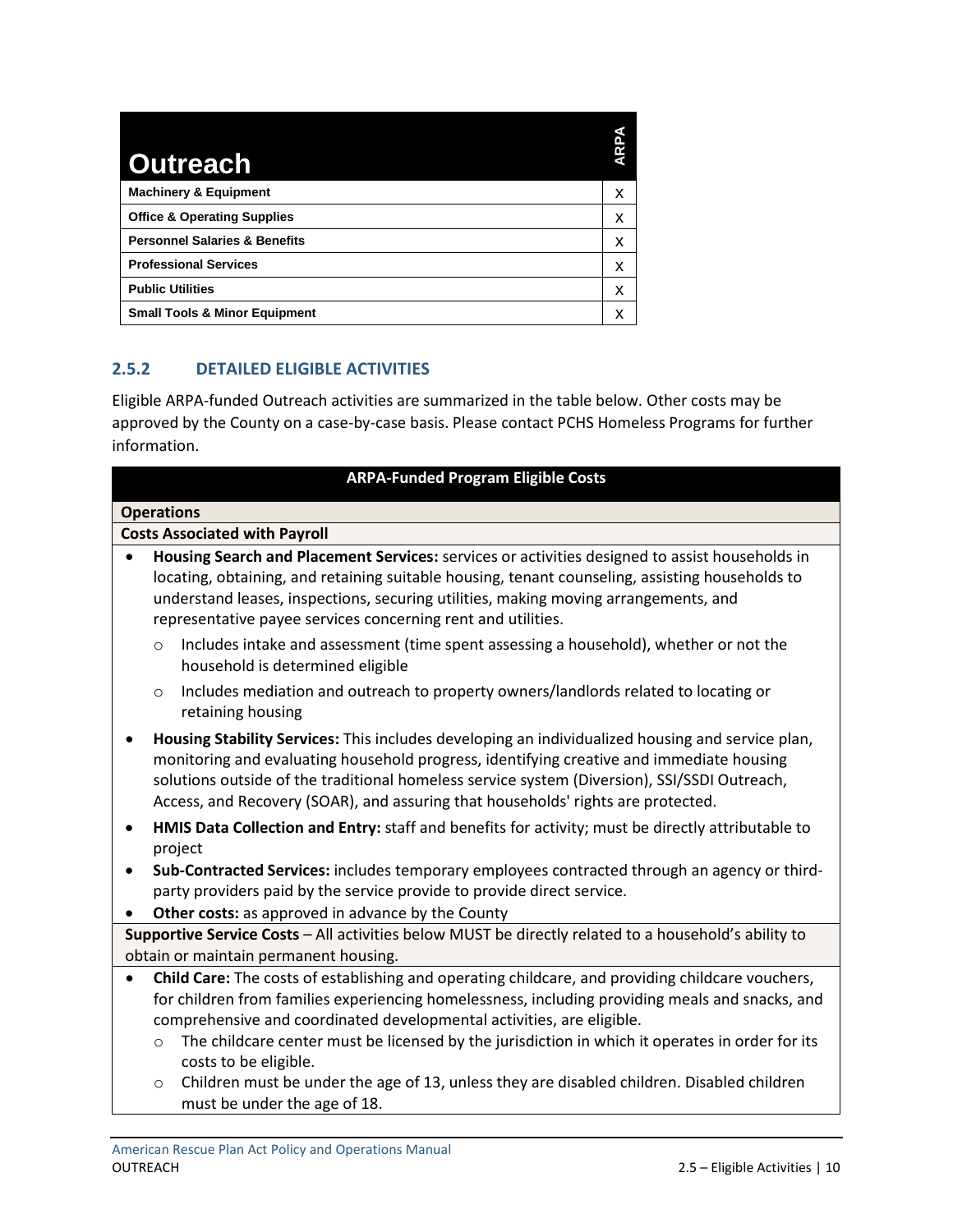- **Credit Repair:** including budgeting or money management
- **Education Services:** The costs of improving knowledge and basic educational skills are eligible. Services may include instruction or training in consumer education, health education, substance abuse prevention, literacy, English as a Second Language, and General Educational Development (GED).
	- o Component services or activities are screening, assessment and testing; individual or group instruction; tutoring; provision of books, supplies, and instructional material; counseling; and referral to community resources.
- **Employment Assistance:** The costs of establishing and operating employment assistance and job training programs are eligible, including classroom, online and/or computer instruction, on-thejob instruction, services that assist individuals in securing employment, acquiring learning skills, and/or increasing earning potential. The cost of providing reasonable stipends to participants in employment assistance and job training programs is also an eligible cost.
	- o Learning skills include those skills that can be used to secure and retain a job, including the acquisition of vocational licenses and/or certificates. Services that assist individuals in securing employment consist of:
		- **Employment screening, assessment, or testing**
		- Structured job skills and job-seeking skills
		- Special training and tutoring, including literacy training and pre-vocational training
		- Books and instructional material
		- Counseling or job coaching
		- Referral to community resources
- **Legal Services:** Eligible costs are the fees charged by licensed attorneys and by person(s) under the supervision of licensed attorneys, for advice and representation in matters that interfere with the homeless individual or family's ability to obtain and retain housing.
- **Life Skills**
- **Mediation**
- **Mental Health Services:** Eligible costs are the direct outpatient treatment of mental health conditions that are provided by licensed professionals. Component services are crisis interventions; counseling; individual, family, or group therapy sessions; the prescription of psychotropic medications or explanations about the use and management of medications; and combinations of therapeutic approaches to address multiple problems.
- **Outpatient Health Services:** Eligible costs are the direct outpatient treatment of medical conditions when provided by licensed medical professionals including:
	- o Providing an analysis or assessment of an individual's health problems and the development of a treatment plan
	- o Assisting individuals to understand their health needs
	- o Providing directly or assisting individuals to obtain and utilize appropriate medical treatment
	- o Preventive medical care and health maintenance services, including in-home health services and emergency medical services
	- o Provision of appropriate medication
	- o Providing follow-up services
	- o Preventive and non-cosmetic dental care
- **Substance Abuse Treatment Services:** The costs of participant intake and assessment, outpatient treatment, group and individual counseling, and drug testing are eligible. Inpatient detoxification and other inpatient drug or alcohol treatment are ineligible.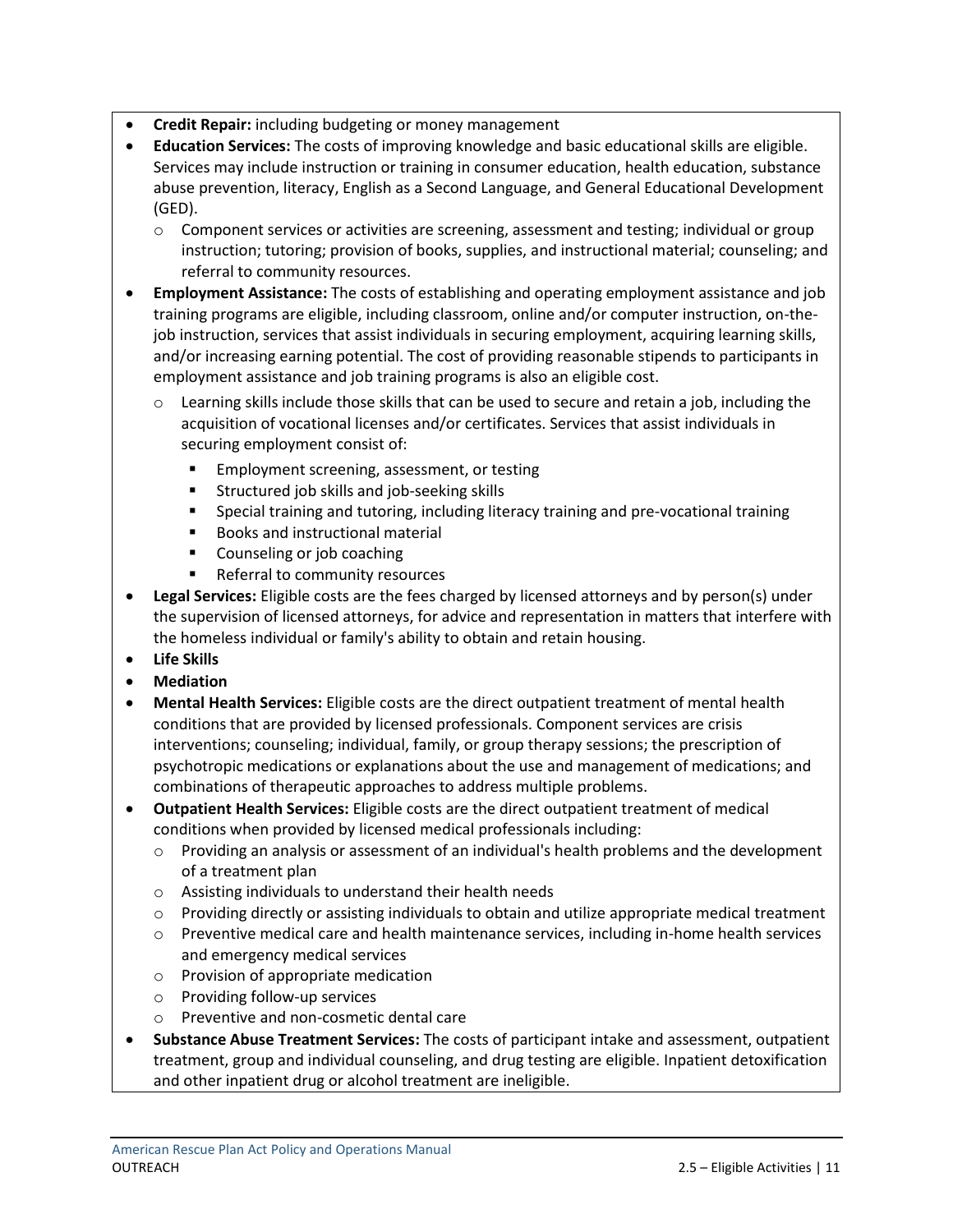- **Transportation** includes costs for client transportation, reimbursement for staff travel to meet with or assist a client
	- o Bus tickets/token or pass
	- o Reimbursement or direct payment for gas (client)
	- o Reimbursement for mileage (staff)
	- o Gas cards are NOT eligible
- **Other costs:** as approved in advance by the County

### **Other Program Costs**

- **General Liability Insurance**: also includes automobile insurance
- **Office Internet, Space, Supplies, Utilities, and Phone:** when directly attributable to the project
- **Training or Conferences**: related to service delivery, including travel and per diem
- **Other costs** as approved by the County.

### **Administrative Expenses**

Administrative Expense are costs an organization incurs that are not directly charged to a specific function or program but are related to the organization as a whole. Administrative Expenses may not exceed 10% of the Direct Program costs (Rental Assistance + Program Operations). Costs may include:

- **Advertising**
- **Communications**
- **Facilities Maintenance & Repairs**
- **Insurance**
- **Machinery & Equipment**
- **Office & Operating Supplies**
- **Personnel Salaries & Benefits**, including:
	- o Executive Staff
	- o Human Resources
	- o Accounting
	- o Legal
- **Professional Services**
- **Public Utilities**
- **Small Tools & Minor Equipment**
- **Other costs:** as approved in advance by the County

# <span id="page-14-0"></span>**2.5.3 INDIRECT COSTS**

Indirect costs are not eligible within ARPA.

## <span id="page-14-1"></span>**2.5.4 SUBMITTING FOR COST REIMBURSEMENT**

Pierce County administers its grants on a cost reimbursement basis only. Service providers may only request reimbursement for eligible costs (as defined in this section, by fund source) and for which they have included in their contract budget. Requests for reimbursement must be submitted on the Countyprovided invoice document, called a Contract Payment Request form (CPR). CPRs must be submitted to [PCCCHMLSInv@piercecountywa.gov](mailto:PCCCHMLSInv@piercecountywa.gov) within 21 working days following the month in which the expenditures were incurred. The submission of incomplete or inaccurate information may delay the reimbursement process.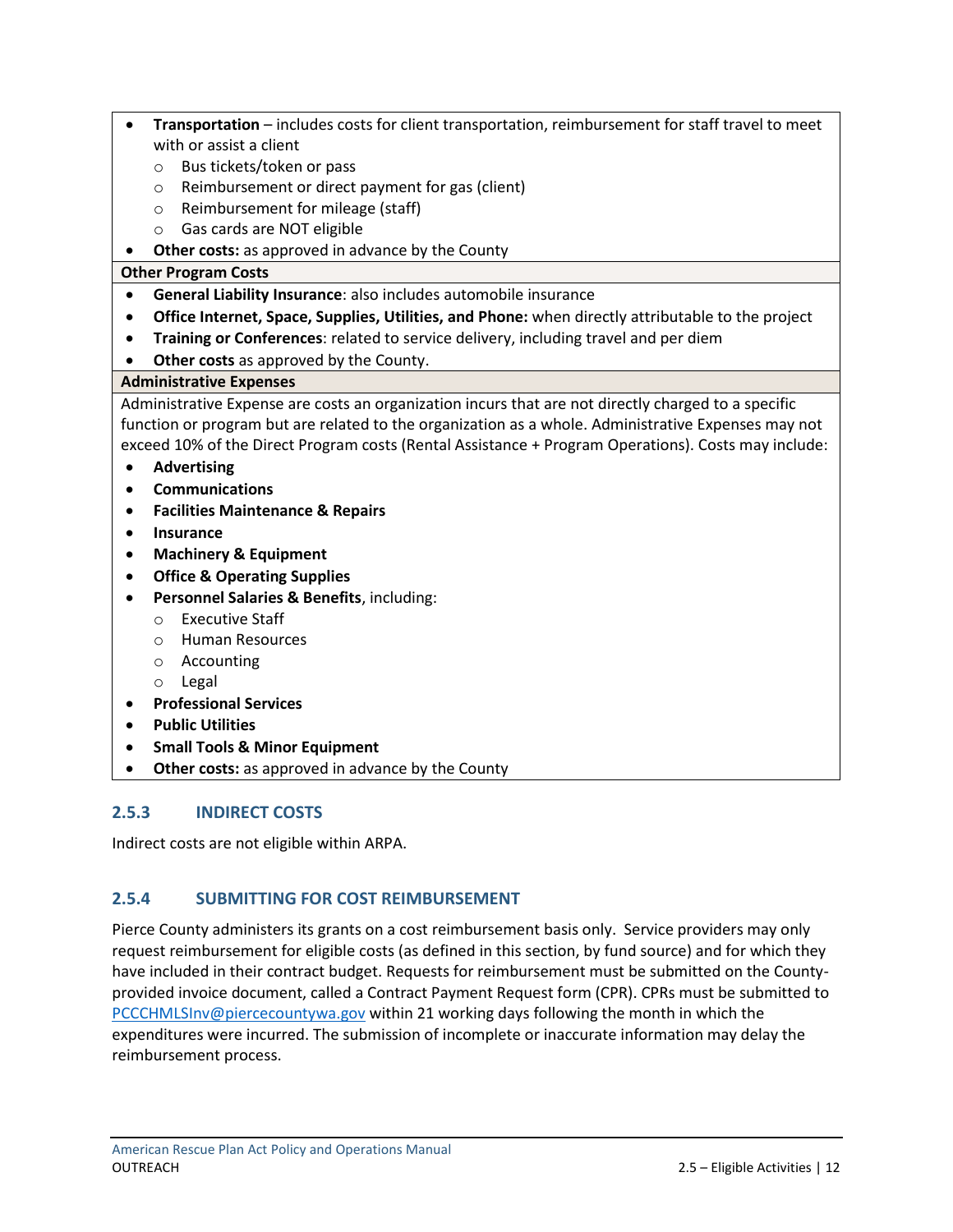The expectation for supporting documentation for reimbursement of costs will be determined by the service provider's fiscal and accounting infrastructure:

- **For service providers that have an accounting system or software** that produces expense reports, the expectation would be an expense report with all costs easily identified, where costs requested for reimbursement are clearly classified from other agency costs, is required. Attach this report to the reimbursement request. The Provider will retain documents and actual receipts reflected in the expense report and be available for monitoring from Pierce County Human Services Contract Monitors, State Auditors and Federal Reviews as applicable.
- **For Providers that do not have an accounting system or software** that produces expense reports, the expectation is copies of receipts, and paid invoices will be provided with each payment request. The Provider will retain the original documents and actual receipts to be available for monitoring from Pierce County Human Services Contract Monitors, State Auditors and Federal Reviews as applicable.

**All service providers** are to complete the Salaries and Benefits Tab in the invoice template to clearly identify the portion of employee costs being requested. Proof that employees worked for the agency during the time period of the reimbursement request is required, so pay stubs (redact personal information) or a payroll report is required in addition to completing the Salaries and Benefits tab.